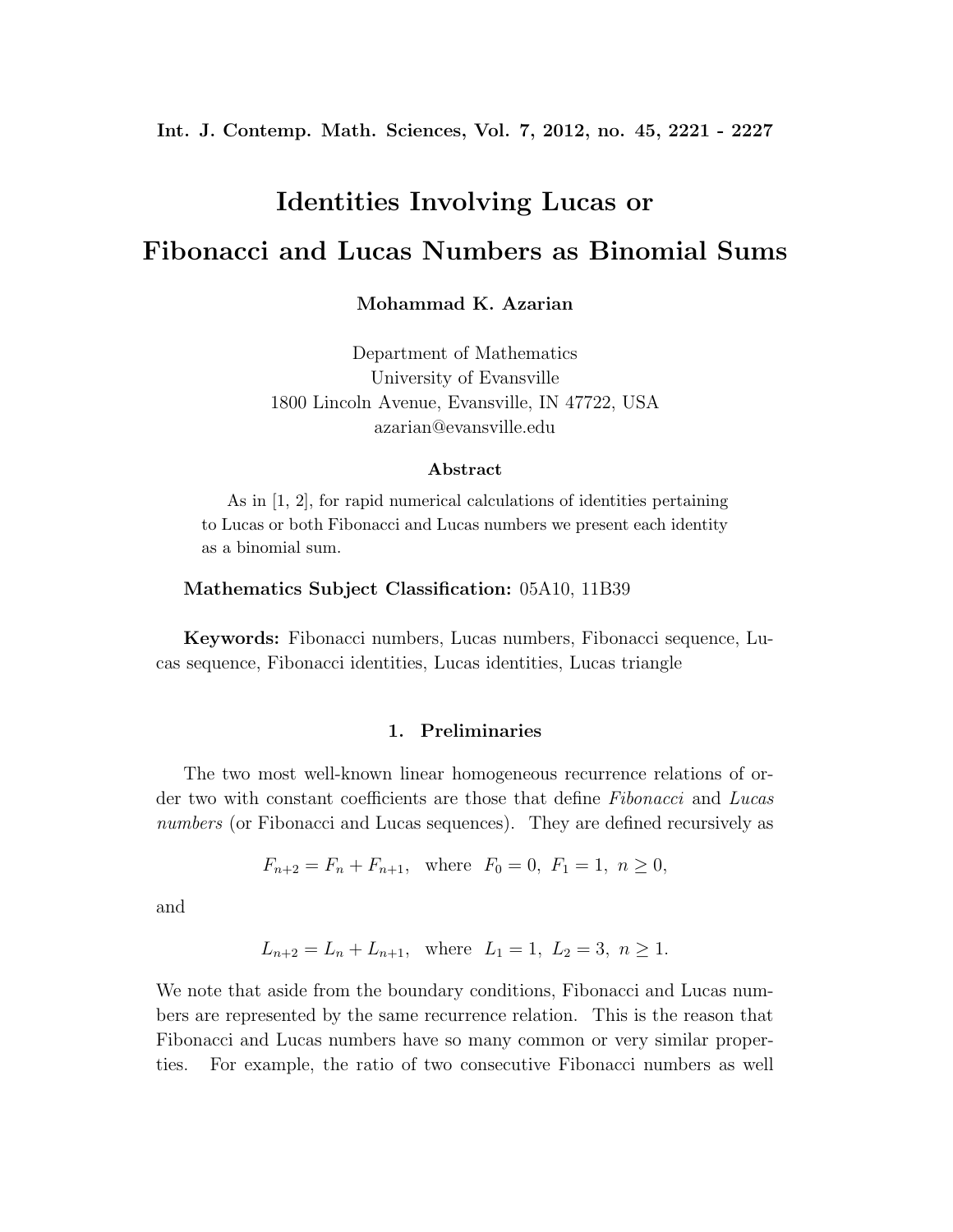as the ratio of two consecutive Lucas numbers both converge to the famous golden ratio. We observe that for  $n \geq 0$ ,

$$
L_{n+1} = F_n + F_{n+2} \text{ and } L_{n+1} + L_{n+3} = 5F_{n+2}.
$$

Hundreds of Fibonacci and Lucas identities, as well as identities involving both Fibonacci and Lucas numbers, appeared in various journals and books over the years. While *The Fibonacci Quarterly* is the main source for most original identities, one can find hundreds of known identities in numerous books such as Thomas Koshy's book [25] and Marjorie Bicknel and Verner E. Hoggatt's book [7]. We acknowledge that the following individuals authored at least one of the identities that we have presented in this paper: W. C. Barely [5], M. Bicknel and V. E. Hoggatt Jr. [7], R. Blazej [8, 9], L. Carlitz [11-13], W. Chevez [14], H. H. Ferns [15-17], V. E. Hoggatt Jr.[19-24], D. Jarden [25], T. Koshy [26-28], and H. L. Umansky [30-32]. Our goal in this paper is to present some known identities concerning Lucas, or both Fibonacci and Lucas numbers, as binomial sums for quick numerical calculations.

Throughout the paper we use  $F_i$  ( $i \geq 0$ ) and  $L_j$  ( $j \geq 1$ ) to represent a Fibonacci or a Lucas number, respectively. To proceed, first we recall the following theorem from [2].

**Theorem 1.1** [2]. If  $F_n$  is any Fibonacci number, then

$$
F_{n+1} = \binom{n}{0} + \binom{n-1}{1} + \binom{n-2}{2} + \dots + \binom{n - \lfloor \frac{n}{2} \rfloor + 1}{\lfloor \frac{n}{2} \rfloor - 1} + \binom{n - \lfloor \frac{n}{2} \rfloor}{\lfloor \frac{n}{2} \rfloor}
$$
  
= 
$$
\sum_{i=0}^{\lfloor \frac{n}{2} \rfloor} \binom{n-i}{i}, \quad n \ge 0.
$$

#### **2. Lucas Identities**

**Theorem 2.1**.

(i) 
$$
\frac{1}{5} (2L_{2n+2} - L_{n+1}^2) = \frac{1}{5} [L_{2n+2} + 2(-1)^n] = \left[ \sum_{i=0}^{\lfloor \frac{n}{2} \rfloor} {n-i} \binom{n-i}{i} \right]^2
$$
  
(ii) 
$$
\frac{1}{5} [L_{n+1} L_{n+3} + (-1)^n] = \sum_{i=0}^{\lfloor \frac{n+1}{2} \rfloor} {n+1-i} \binom{n+1-i}{i}
$$
  
(iii) 
$$
\frac{1}{5} [L_{n+5} - L_{n+1}] = \sum_{i=0}^{\lfloor \frac{n+2}{2} \rfloor} {n+2-i} \binom{n+2-i}{i}
$$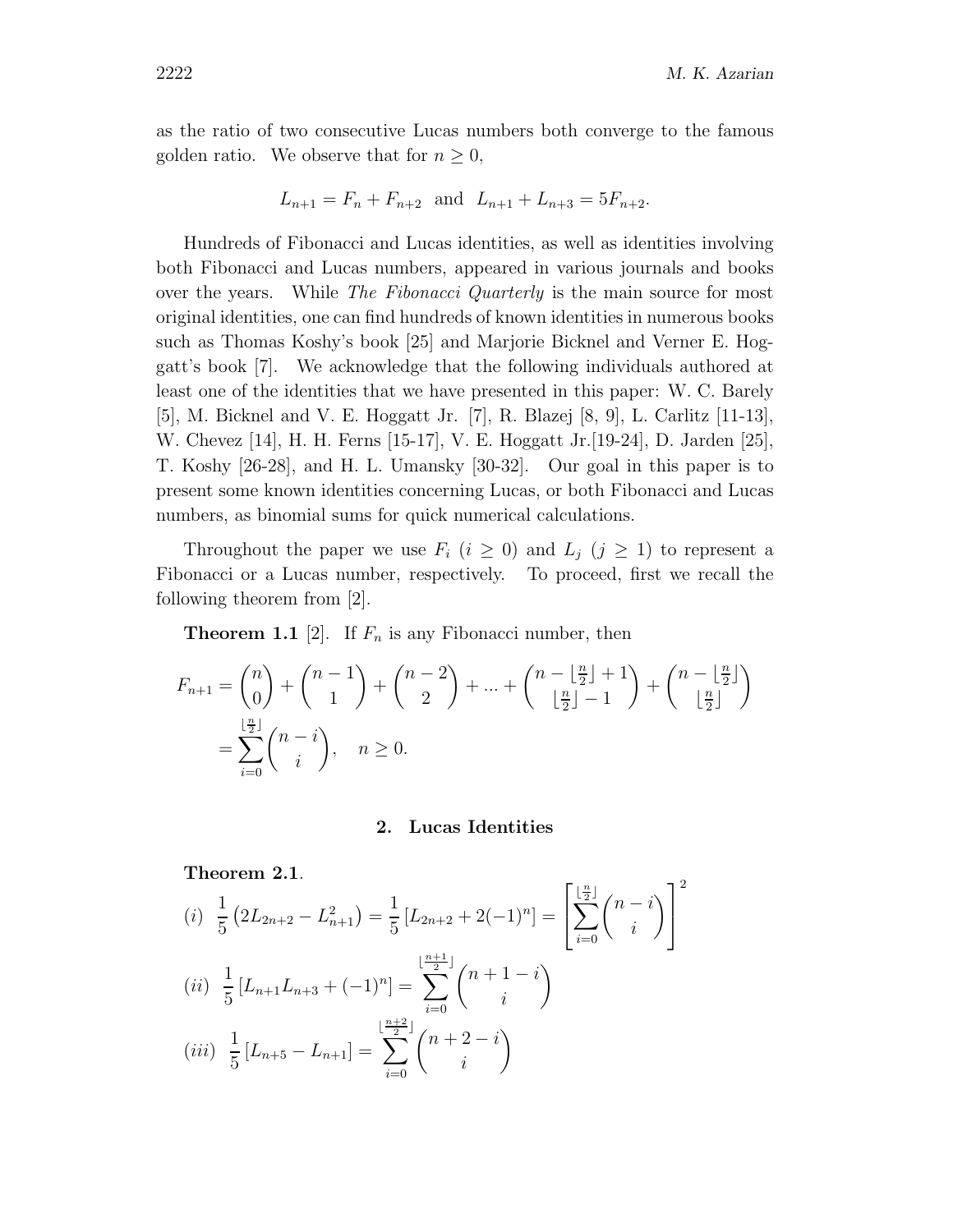## **Theorem 2.2**.

(i) 
$$
\frac{1}{5} \left[ L_{n+1}^2 + L_{n+2}^2 \right] = \sum_{i=0}^{n+1} {2n+2-i \choose i}
$$
  
(ii) 
$$
L_{2n+2} \sum_{i=1}^{n+1} L_{2n+4i} = \sum_{i=0}^{\lfloor \frac{8n+7}{2} \rfloor} {8n+7-i \choose i}
$$

**Theorem 2.3**.

$$
(i) \prod_{i=0}^{n} L_{2^{i}} = \sum_{i=0}^{\lfloor \frac{2^{n+1}-1}{2} \rfloor} {2^{n+1}-1-i \choose i}
$$

$$
(ii) \prod_{i=0}^{n} (L_{2,3^{i}}-1) = \sum_{i=0}^{\lfloor \frac{3^{n+1}-1}{2} \rfloor} {3^{n+1}-1-i \choose i}
$$

# **3. Identities involving Fibonacci and Lucas Numbers**

**Theorem 3.1**.

$$
(i) \quad 3 - F_{n+3} + \sum_{i=1}^{n} L_i = \sum_{i=0}^{\lfloor \frac{n}{2} \rfloor} {n-i \choose i}
$$
\n
$$
(ii) \quad L_{n+1}^2 - 4F_nF_{n+2} = 2^{-2n} \left[ 1 + \sum_{i=1}^{n} 2^{2i-2} L_iF_{i+3} \right] = \left[ \sum_{i=0}^{\lfloor \frac{n}{2} \rfloor} {n-i \choose i} \right]^2
$$
\n
$$
(iii) \quad \frac{1}{5} \left( 4F_{3n+3} - 3F_{n+1}L_{n+1}^2 \right) = 7F_{n+2}^3 - (F_n^3 + 3F_{n+2}F_{n+3}L_{n+1})
$$
\n
$$
= L_{n+1}^3 - 2F_n(3F_{n+2}^2 + F_n^2) = \left[ \sum_{i=0}^{\lfloor \frac{n}{2} \rfloor} {n-i \choose i} \right]^3
$$

**Theorem 3.2**.

(i) 
$$
2^{-2n} \left[ 1 + 5 \sum_{i=1}^{n} 2^{2i-2} F_i L_{i+3} \right] - F_n (F_n + 2F_{n+2})
$$
  
\n
$$
= L_{n+1} L_{n+2} - F_n (F_n + 2F_{n+2}) - \left[ 2 + \sum_{i=1}^{n} L_i^2 \right] = \left[ \sum_{i=0}^{\lfloor \frac{n+1}{2} \rfloor} {n+1-i \choose i} \right]^2
$$
\n(ii)  $\frac{1}{3} \left[ L_{n+3}^2 + L_{n+1}^2 + 10(-1)^n \right] - F_{n+1} (F_{n+1} + 2F_{n+3}) = \left[ \sum_{i=0}^{\lfloor \frac{n+1}{2} \rfloor} {n+2-i \choose i} \right]^2$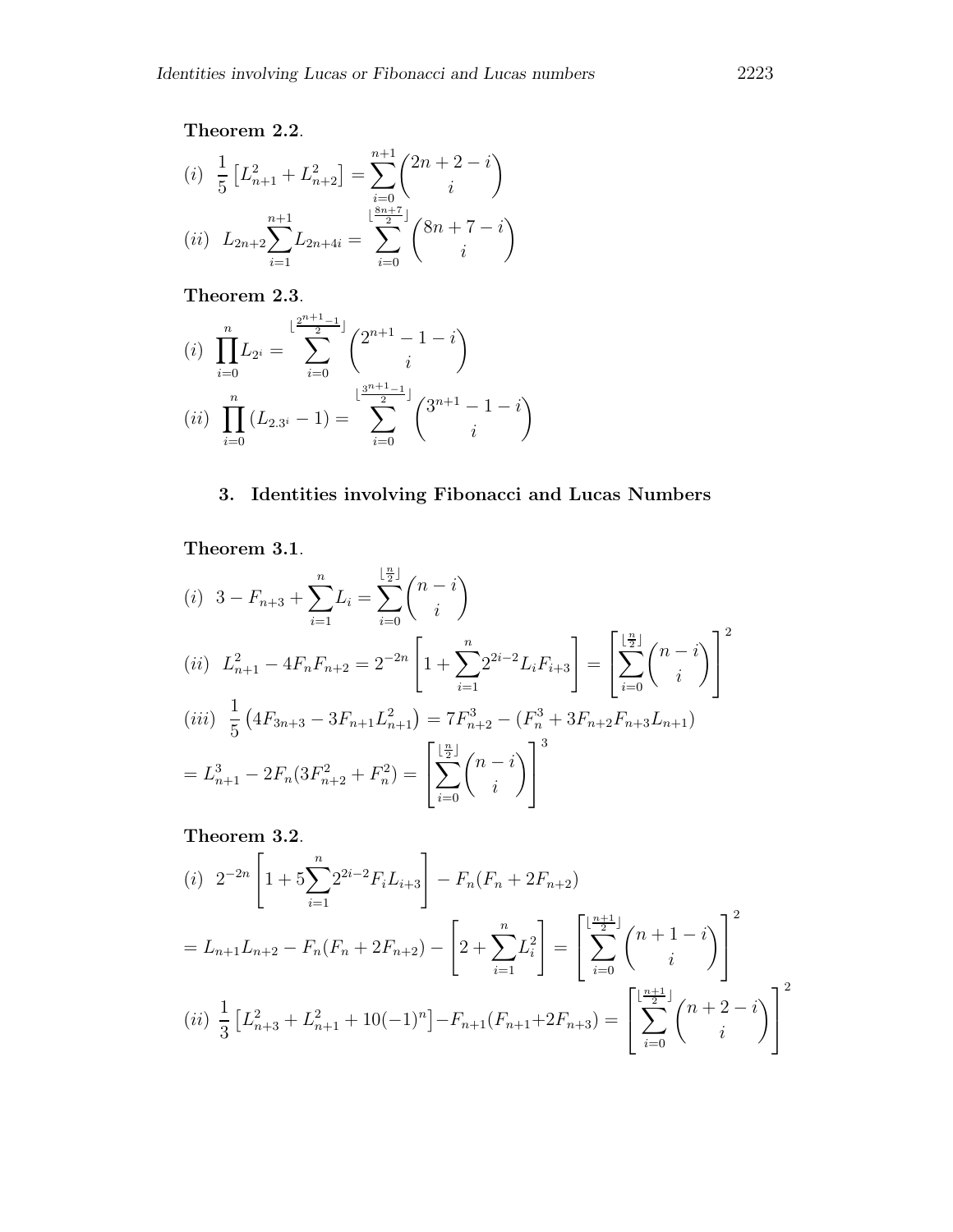# **Theorem 3.3.**

(i) 
$$
2 - F_{2n+3} + \sum_{i=1}^{n+1} L_{2i-1} = L_{n+1}^2 + L_{n+2}^2 - (L_{2n+4} + F_{2n+3})
$$
  
\n
$$
= F_{n+2}L_{n+3} - L_{n+1}L_{n+2} = \sum_{i=0}^n \binom{2n-i}{i}
$$
\n(ii)  $\frac{1}{5}(2 + L_{4n+2}) = \left[\sum_{i=0}^n \binom{2n-i}{i}\right]^2$   
\n(iii)  $(-1)^n + L_{n+1}L_{n+2} - F_{2n+4} = 1 - F_{2n} + \sum_{i=1}^n L_{2i} = \sum_{i=0}^{\lfloor \frac{2n+1}{2} \rfloor} \binom{2n+1-i}{i}$   
\n(iv)  $\frac{1}{5}(L_{4n+4} + L_{4n+6}) - F_{2n+3}^2 = \left[\sum_{i=0}^n \binom{2n+1-i}{i}\right]^2$   
\n(v)  $F_{n+2}L_{n+3} - F_{n+3}L_{n+1} = \sum_{i=1}^{n+1} \binom{2n+2-i}{i}$ 

*i*

**Theorem 3.4.**

$$
(i) \ L_{n+1} [L_{2n+2} + (-1)^n] - F_{3n+4} = \sum_{i=0}^{\lfloor \frac{3n+1}{2} \rfloor} {3n+1-i \choose i}
$$
  
\n
$$
(ii) \ F_{2n+2} L_{n+1} + (-1)^n F_{n+1} = F_{n+1} [L_{2n+2} - (-1)^n] = \sum_{i=0}^{\lfloor \frac{3n+2}{2} \rfloor} {3n+2-i \choose i}
$$
  
\n
$$
(iii) \ \frac{1}{4} L_{n+1} (15F_{n+1}^2 + L_{n+1}^2) - F_{3n+2} = \sum_{i=0}^{\lfloor \frac{3n+3}{2} \rfloor} {3n+3-i \choose i}
$$
  
\n
$$
(iv) \ \frac{1}{5} (L_{n+3}^3 + L_{n+2}^3 - L_{n+1}^3) - F_{3n+7} = \sum_{i=0}^{\lfloor \frac{3n+4}{2} \rfloor} {3n+4-i \choose i}
$$

*i*=0

**Theorem 3.5.**

$$
(i) \quad 1 + L_{2n+1}F_{2n+2} = \sum_{i=0}^{2n+1} {4n+2-i \choose i}
$$
\n
$$
(ii) \quad L_{n+1} \left[ L_{2n+2}^2 + (-1)^n L_{2n+2} - 1 \right] - F_{5n+6} = \sum_{i=0}^{\lfloor \frac{5n+3}{2} \rfloor} {5n+3-i \choose i}
$$
\n
$$
(iii) \quad L_{n+1}^2 \left[ L_{n+1}^4 + 6(-1)^n L_{n+1}^2 + 9 \right] + 2(-1)^n - F_{6n+7} = \sum_{i=0}^{3n+2} {6n+4-i \choose i}
$$
\n
$$
(iv) \quad L_{n+1} \left[ L_{n+1}^6 + 7(-1)^n L_{n+1}^4 + 14L_{n+1}^2 + 7(-1)^n \right] - F_{7n+8} = \sum_{i=0}^{\lfloor \frac{7n+5}{2} \rfloor} {7n+5-i \choose i}
$$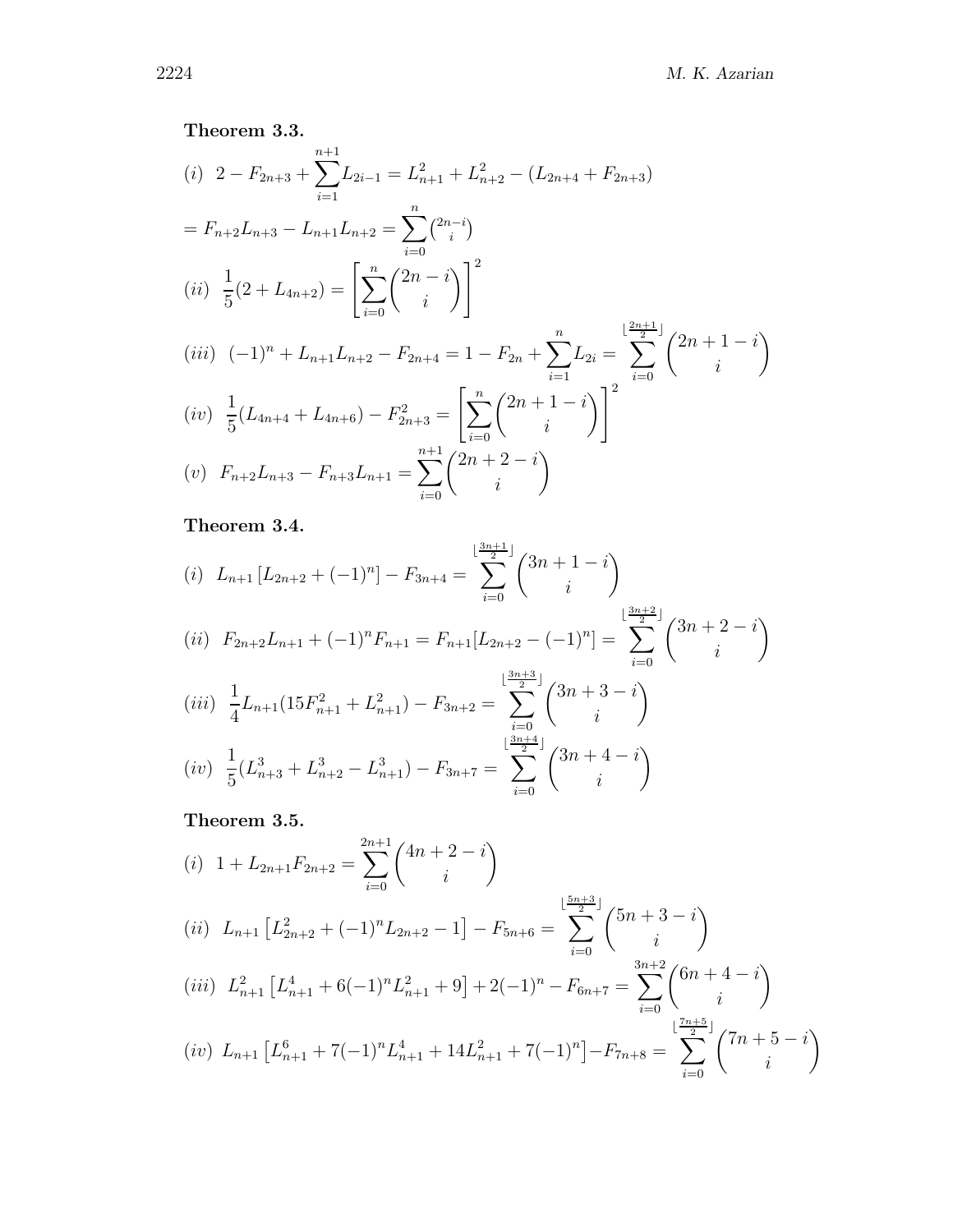$$
(v) \ L_{2n+2}[(L_{4n+4}-3)^2+25F_{2n+2}^2]-F_{10n+9}=\sum_{i=0}^{5n+5} {10n+10-i \choose i}
$$

**Note 3.6**. For a general theorem that encompasses Theorem 3.5 (iii) and (iv), the reader is referred to [19].

## **4. Proofs and Remarks**

To prove Theorems 2.1-2.3 and 3.1-3.5, we can simply use Theorem 1.1, and the fact that each identity on the left-hand side of each part of each theorem can be written as a (power of a ) single Fibonacci number. Or, we could use the principle of mathematical induction, combinatorial arguments, or just simple algebra. Also, in one form or another these identities can be found in the references. However, in order for some identities to fit a specified format they have been slightly modified and they may look different than in the literature. Although we verified the validity of most of these identities, we acknowledge that we did not think it was necessary to verify independently the validity of all.

**Remark 4.1.** We stated in [2] that Fibonacci numbers are the sum of the numbers along the rising diagonals of *Pascal's* (*Khayyām-Pascal's*) triangle. Similarly, Lucas numbers are the sum of the numbers along the rising diagonals of an arithmetic triangle, called the (1*,* 2)-Pascal triangle or Lucas triangle (for example, see [4] or  $[25]$ .

**Remark 4.2.** According to our definition in this article,  $L_{n+2} = L_n +$  $L_{n+1}$ , where  $L_1 = 1$ ,  $L_2 = 3$ ,  $n \geq 1$ , and hence, the Lucas numbers are  $1, 3, 4, 7, 11, 18, 29, 47, \dots$  However, if we start with  $L_0 = 2$ , then the Lucas numbers will be 2*,* 1*,* 3*,* 4*,* 7*,* 11*,* 18*,* 29*,* 47*, ...*. For a wealth of properties and references for Lucas numbers the reader is referred to [4] and [28].

### **References**

[1] M. K. Azarian, *Fibonacci Identities as Binomial Sums II*, International Journal of Contemporary Mathematical Sciences, Vol. 7, No. 42, 2012, pp. 2053-2059.

[2] M. K. Azarian, *Fibonacci Identities as Binomial Sums*, International Journal of Contemporary Mathematical Sciences, Vol. 7, No. 38, 2012, pp. 1871 - 1876.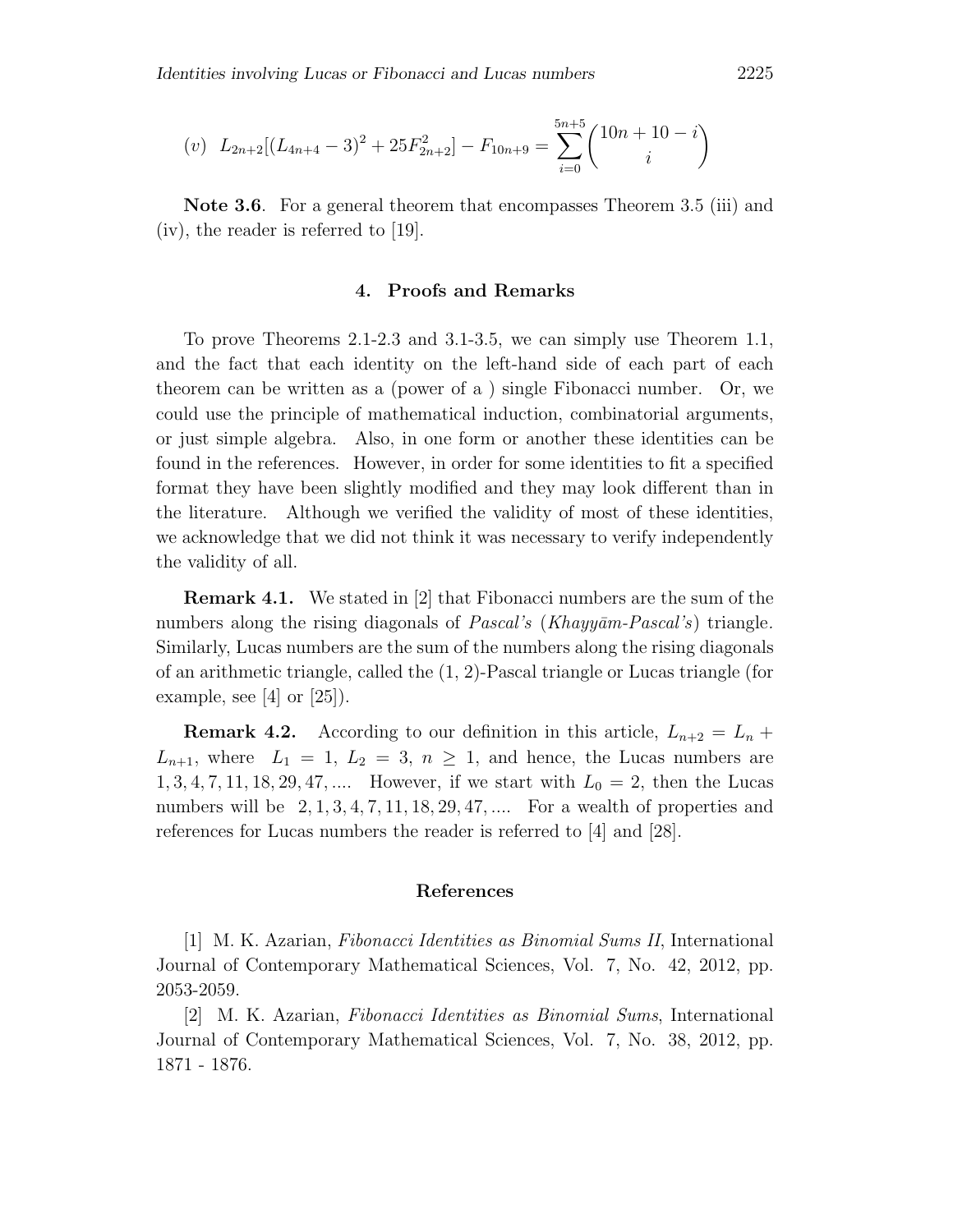[3] M. K. Azarian, *The Generating Function for the Fibonacci Sequence*, Missouri Journal of Mathematical Sciences, Vol. 2, No. 2, Spring 1990, pp. 78-79.

[4] M. K. Azarian, http://oeis.org/A029635&A029653.

[5] W. C. Barley, *Problem B-234*, The Fibonacci Quarterly, Vol. 11, No. 2, April. 1973, p. 222.

[6] W. C. Barley, *Problem B-240*, The Fibonacci Quarterly, Vol. 11, No. 3, Oct. 1973, p. 335.

[7] M. Bicknel and V. E. Hoggatt Jr., *Fibonacci's Problem Book,* The Fibonacci Association, 1974.

[8] R. Blazej, *Problem B-298*, The Fibonacci Quarterly, Vol. 13, No. 1, Feb. 1975, p. 94.

[9] R. Blazej, *Problem B-294*, The Fibonacci Quarterly, Vol. 13, No. 3, Oct. 1975, p. 375.

[10] L. Carlitz, *Problem B-185*, The Fibonacci Quarterly, Vol. 8, No. 3, April 1970, pp. 325-326.

[11] L. Carlitz, and J. A. H. Hunter, *Some Powers of Fibonacci and Lucas Numbers*, The Fibonacci Quarterly, Vol. 7, No. 5, Dec. 1969, pp. 467-473.

[12] L. Carlitz, *Problem B-110*, The Fibonacci Quarterly, Vol. 5, No. 5, Dec. 1967, pp. 469-470.

[13] L. Carlitz, *Problem B-111*, The Fibonacci Quarterly, Vol. 5, No. 5, Dec. 1967, pp. 470-471.

[14] W. Chevez, *Problem B-192*, The Fibonacci Quarterly, Vol. 8, No. 4, Oct. 1970, p. 443.

[15] H. H. Ferns, *Problem H-163*, The Fibonacci Quarterly, Vol. 9, No. 2, April. 1971, pp. 143-144.

[16] H. H. Ferns, *Problem B-106*, The Fibonacci Quarterly, Vol. 5, No. 1, Feb. 1967, p. 107.

[17] H. H. Ferns, *Problem B-104*, The Fibonacci Quarterly, Vol. 5, No. 3, Oct. 1967, p. 292.

[18] F. Higgins, *Problem B-305*, The Fibonacci Quarterly, Vol. 14, No. 2, April 1976, p. 189.

[19] V. E. Hoggatt Jr., *An Application of the Lucas Triangle*, The Fibonacci Quarterly, Vol. 8, No. 4, Oct. 1970, pp. 360-364, 427.

[20] V. E. Hoggatt Jr., *Problem H-131*, The Fibonacci Quarterly, Vol. 7, No. 3, Oct. 1969, pp. 285-286.

[21] V. E. Hoggatt Jr., *Problem B-150*, The Fibonacci Quarterly, Vol. 7, No. 3, Oct. 1969, p. 334.